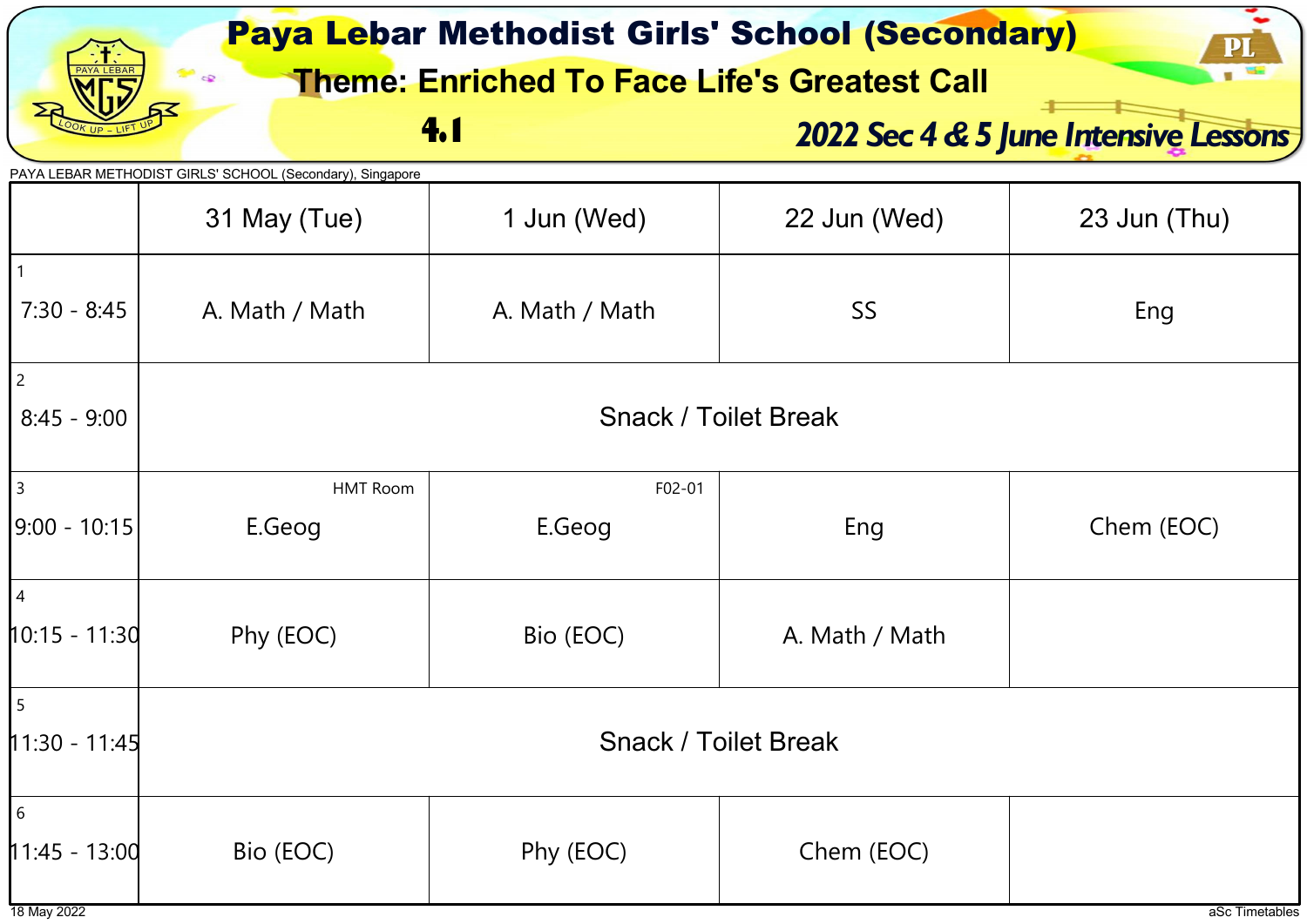| <b>Paya Lebar Methodist Girls' School (Secondary)</b><br>P<br><b>Theme: Enriched To Face Life's Greatest Call</b> |                                                                           |                 |                |                                       |  |
|-------------------------------------------------------------------------------------------------------------------|---------------------------------------------------------------------------|-----------------|----------------|---------------------------------------|--|
|                                                                                                                   |                                                                           | 4.2             |                | 2022 Sec 4 & 5 June Intensive Lessons |  |
|                                                                                                                   | PAYA LEBAR METHODIST GIRLS' SCHOOL (Secondary), Singapore<br>31 May (Tue) | 1 Jun (Wed)     | 22 Jun (Wed)   | 23 Jun (Thu)                          |  |
| $7:30 - 8:45$                                                                                                     | A. Math / Math                                                            | Chem (EOC)      | A. Math / Math | A. Math / Math                        |  |
| $\overline{c}$<br>$8:45 - 9:00$                                                                                   | <b>Snack / Toilet Break</b>                                               |                 |                |                                       |  |
| $\overline{3}$                                                                                                    | Humanities Room                                                           | Humanities Room |                | Humanities Room                       |  |
| 9:00 - 10:15                                                                                                      | P.Geog / P.Lit                                                            | P.Geog / P.Lit  | Eng            | E.Geog/E.Lit/E.His                    |  |
| 4<br>$10:15 - 11:30$                                                                                              | Phy (EOC)                                                                 | Phy (EOC)       | E.Geog/E.His   | P.Lit                                 |  |
| $\overline{5}$<br>11:30 - 11:45                                                                                   | <b>Snack / Toilet Break</b>                                               |                 |                |                                       |  |
| 6<br>$11:45 - 13:00$<br>18 May 2022                                                                               | Chem (EOC)                                                                | SS              | Eng            | aSc Timetables                        |  |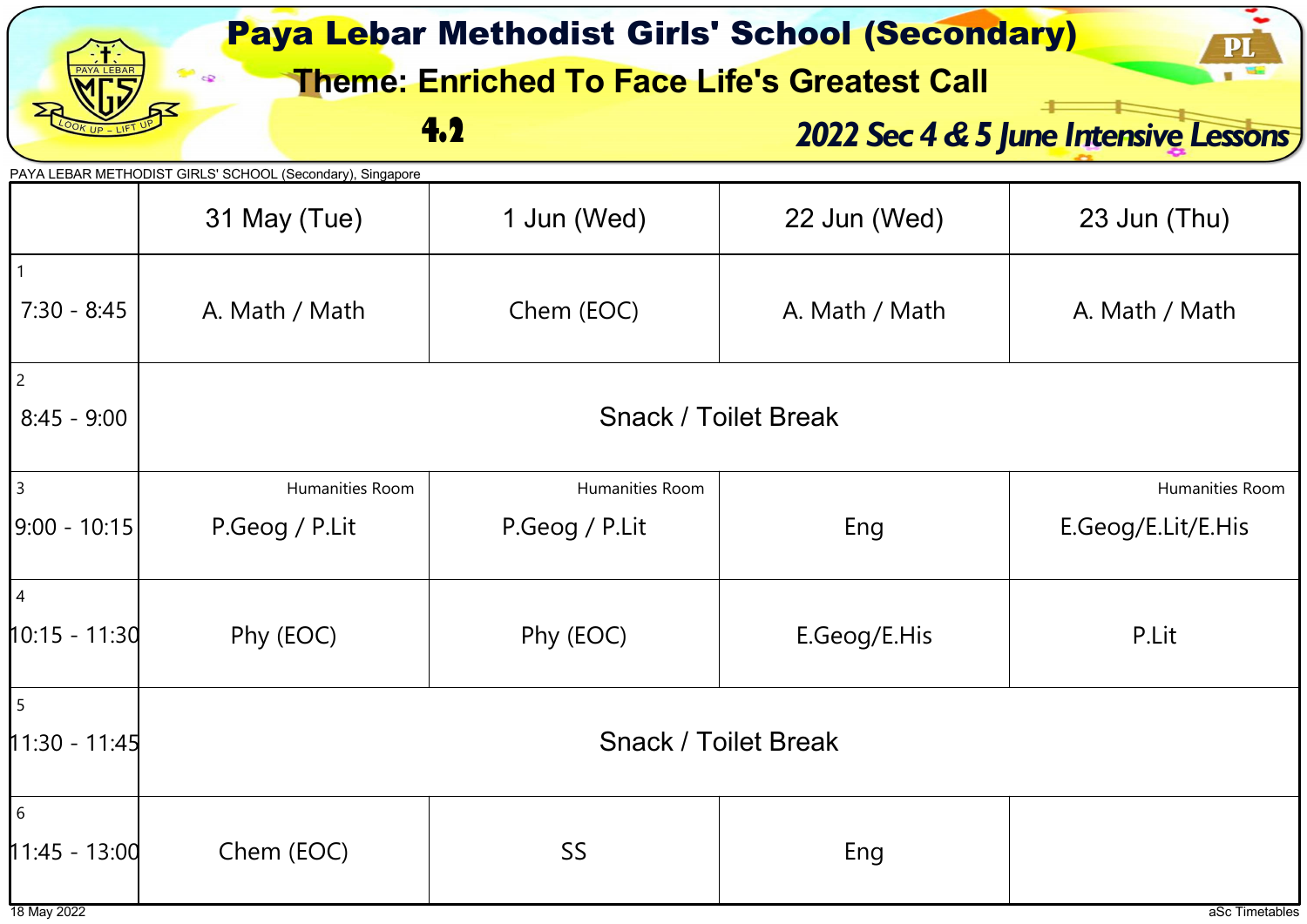|                                     | <b>Paya Lebar Methodist Girls' School (Secondary)</b><br><b>Theme: Enriched To Face Life's Greatest Call</b> |                 |                |                                       |  |  |
|-------------------------------------|--------------------------------------------------------------------------------------------------------------|-----------------|----------------|---------------------------------------|--|--|
|                                     |                                                                                                              | 4.3             |                | 2022 Sec 4 & 5 June Intensive Lessons |  |  |
|                                     | PAYA LEBAR METHODIST GIRLS' SCHOOL (Secondary), Singapore<br>31 May (Tue)                                    | 1 Jun (Wed)     | 22 Jun (Wed)   | 23 Jun (Thu)                          |  |  |
| $7:30 - 8:45$                       | Chem (EOC)                                                                                                   | Chem (EOC)      | A. Math / Math | Eng                                   |  |  |
| $\overline{c}$<br>$8:45 - 9:00$     | <b>Snack / Toilet Break</b>                                                                                  |                 |                |                                       |  |  |
| $\overline{3}$                      | Humanities Room                                                                                              | Humanities Room |                | Humanities Room                       |  |  |
| 9:00 - 10:15                        | P.Geog / P.Lit                                                                                               | P.Geog / P.Lit  | Eng            | E.Geog/E.Lit/E.His                    |  |  |
| 4<br>$10:15 - 11:30$                | Bio (EOC)                                                                                                    | A. Math / Math  | E.Geog/E.His   | P.Lit                                 |  |  |
| $\overline{5}$<br>$11:30 - 11:45$   | <b>Snack / Toilet Break</b>                                                                                  |                 |                |                                       |  |  |
| 6<br>$11:45 - 13:00$<br>18 May 2022 | A. Math / Math                                                                                               | Bio (EOC)       | <b>SS</b>      | aSc Timetables                        |  |  |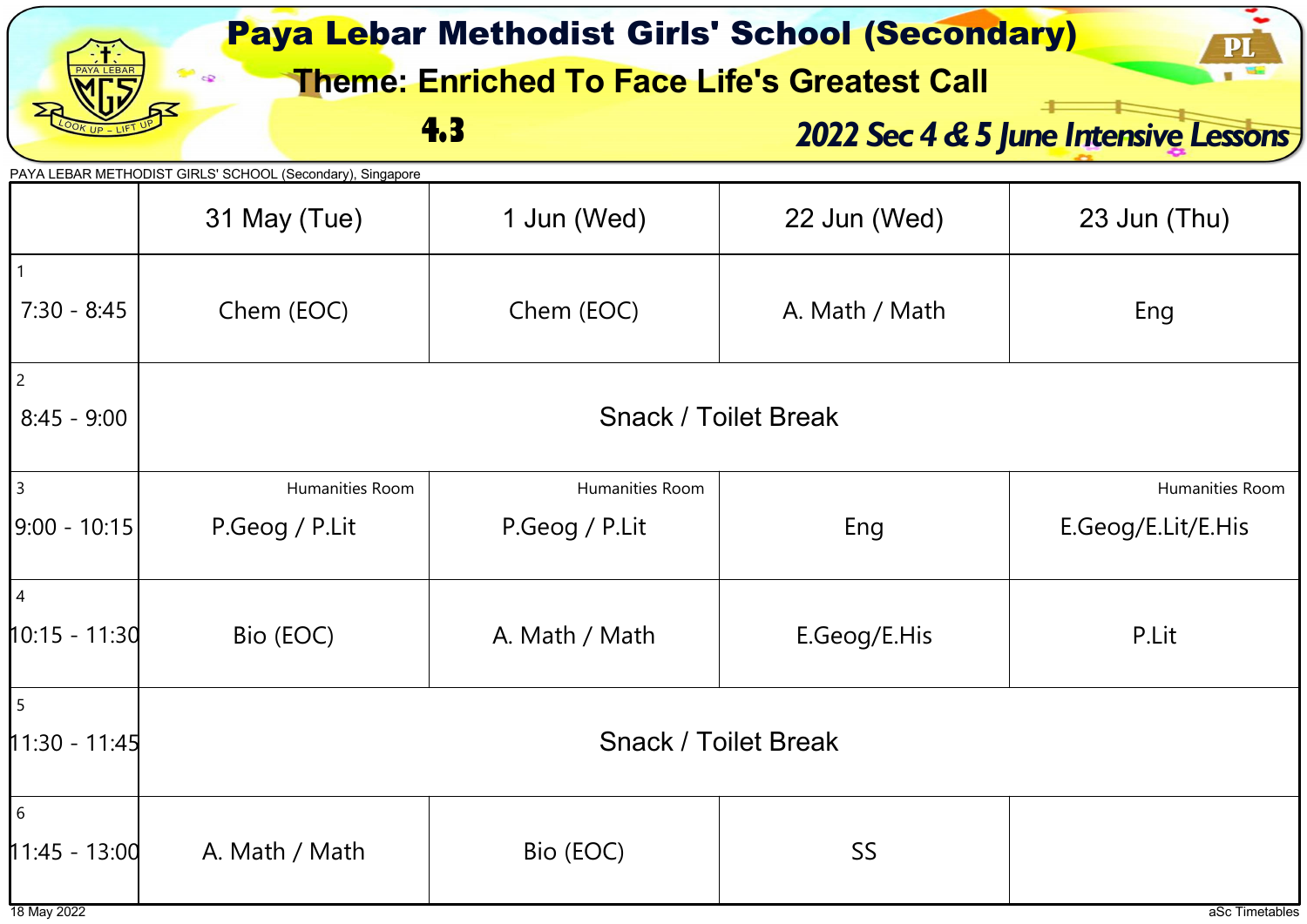|                 | <b>Paya Lebar Methodist Girls' School (Secondary)</b><br>$\mathbf{p}_\mathbf{l}$<br><b>Theme: Enriched To Face Life's Greatest Call</b> |                 |                |                                       |              |  |
|-----------------|-----------------------------------------------------------------------------------------------------------------------------------------|-----------------|----------------|---------------------------------------|--------------|--|
|                 |                                                                                                                                         | 4.4             |                | 2022 Sec 4 & 5 June Intensive Lessons |              |  |
|                 | PAYA LEBAR METHODIST GIRLS' SCHOOL (Secondary), Singapore                                                                               |                 |                |                                       |              |  |
|                 | 31 May (Tue)                                                                                                                            | 1 Jun (Wed)     | 22 Jun (Wed)   | 23 Jun (Thu)                          | 24 Jun (Fri) |  |
|                 |                                                                                                                                         | Humanities Room |                | Food Studio 1                         |              |  |
| $7:30 - 8:45$   | Sci (Phy/Bio) EXP                                                                                                                       | SS              | Sci(Chem)      | A.Math/POA/NFS                        | P.Lit        |  |
| $\overline{c}$  |                                                                                                                                         |                 |                |                                       |              |  |
| $8:45 - 9:00$   | <b>Snack / Toilet Break</b>                                                                                                             |                 |                |                                       |              |  |
| $\vert$ 3       |                                                                                                                                         | F01-01A (20)    |                | Food Studio 1                         |              |  |
| 9:00 - 10:15    | Eng                                                                                                                                     | $Sc(P/B)$ /ScNT | P.Geog / P.Lit | A.Math/POA/NFS                        |              |  |
| $\overline{4}$  |                                                                                                                                         |                 | Food Studio 1  |                                       |              |  |
| $10:15 - 11:30$ | Math                                                                                                                                    | E.Geog/E.His    | A.Math/POA/NFS | P.Geog / P.Lit                        |              |  |
|                 |                                                                                                                                         |                 |                |                                       |              |  |
| $11:30 - 11:45$ | <b>Snack / Toilet Break</b>                                                                                                             |                 |                |                                       |              |  |
| 6               | Humanities Room                                                                                                                         |                 |                |                                       |              |  |
| $11:45 - 13:00$ | E.Geog/E.Lit/E.His                                                                                                                      | Math            | Sci(Chem)      | Eng                                   |              |  |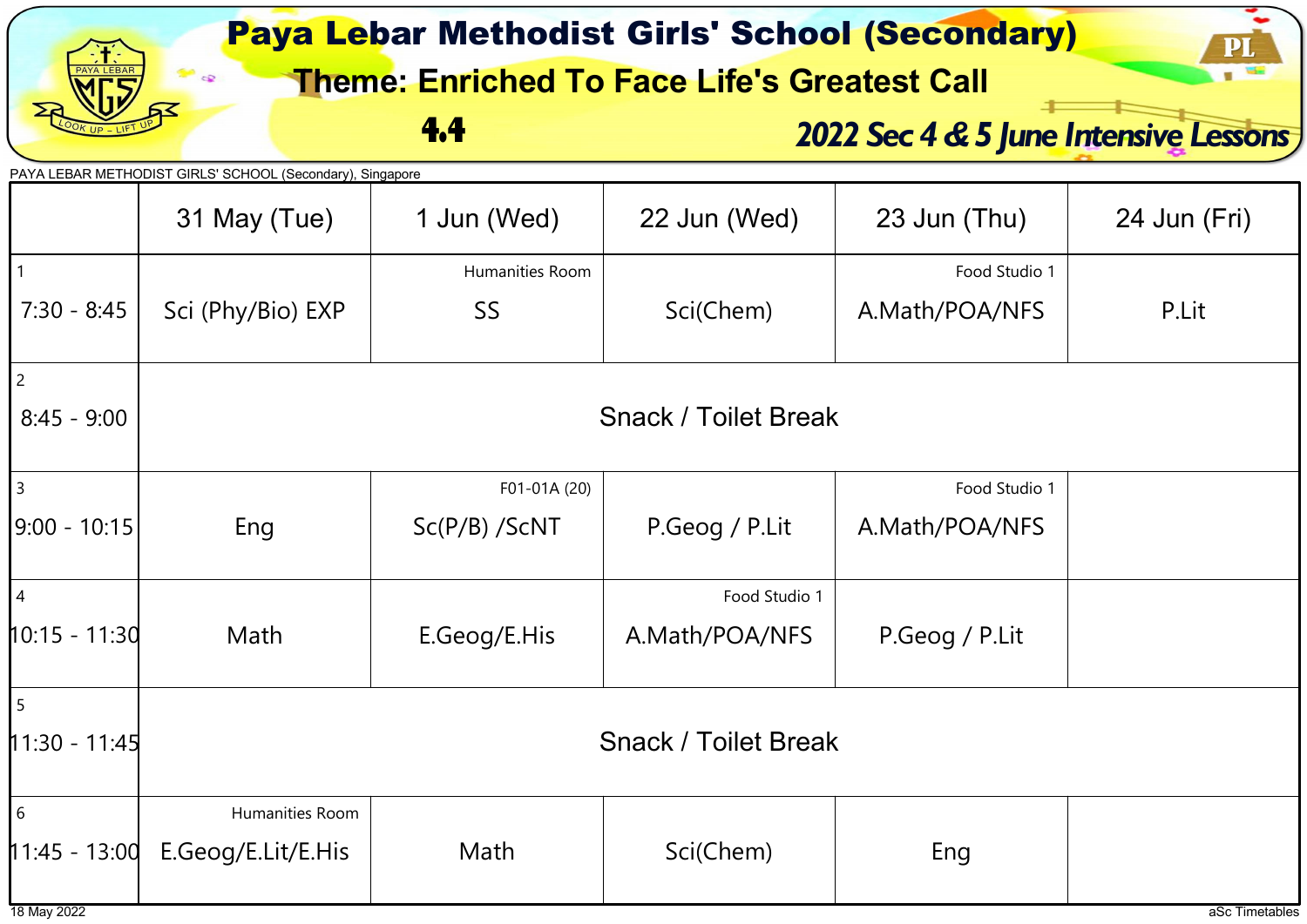| <b>Paya Lebar Methodist Girls' School (Secondary)</b><br>$\bf{P}$<br><b>Theme: Enriched To Face Life's Greatest Call</b> |                                                                           |              |                                 |                                 |                |
|--------------------------------------------------------------------------------------------------------------------------|---------------------------------------------------------------------------|--------------|---------------------------------|---------------------------------|----------------|
| 4.5<br>2022 Sec 4 & 5 June Intensive Lessons                                                                             |                                                                           |              |                                 |                                 |                |
|                                                                                                                          | PAYA LEBAR METHODIST GIRLS' SCHOOL (Secondary), Singapore<br>31 May (Tue) | 1 Jun (Wed)  | 22 Jun (Wed)                    | 23 Jun (Thu)                    | 24 Jun (Fri)   |
| $7:30 - 8:45$                                                                                                            | Math                                                                      | Sci(Chem)    | Eng                             | Food Studio 1<br>A.Math/POA/NFS | P.Lit          |
| $\overline{c}$<br>$8:45 - 9:00$                                                                                          | <b>Snack / Toilet Break</b>                                               |              |                                 |                                 |                |
| $\mathbf{3}$<br> 9:00 - 10:15                                                                                            | Sci(Chem)                                                                 | Math         | P.Geog / P.Lit                  | Food Studio 1<br>A.Math/POA/NFS |                |
| $\vert$ 4<br>10:15 - 11:30                                                                                               | Sci (Bio)                                                                 | E.Geog/E.His | Food Studio 1<br>A.Math/POA/NFS | P.Geog / P.Lit                  |                |
| 5<br>$11:30 - 11:45$                                                                                                     | <b>Snack / Toilet Break</b>                                               |              |                                 |                                 |                |
| $6\overline{6}$<br>$11:45 - 13:00$<br>18 May 2022                                                                        | Humanities Room<br>E.Geog/E.Lit/E.His                                     | Sci (Bio)    | SS                              | Eng                             | aSc Timetables |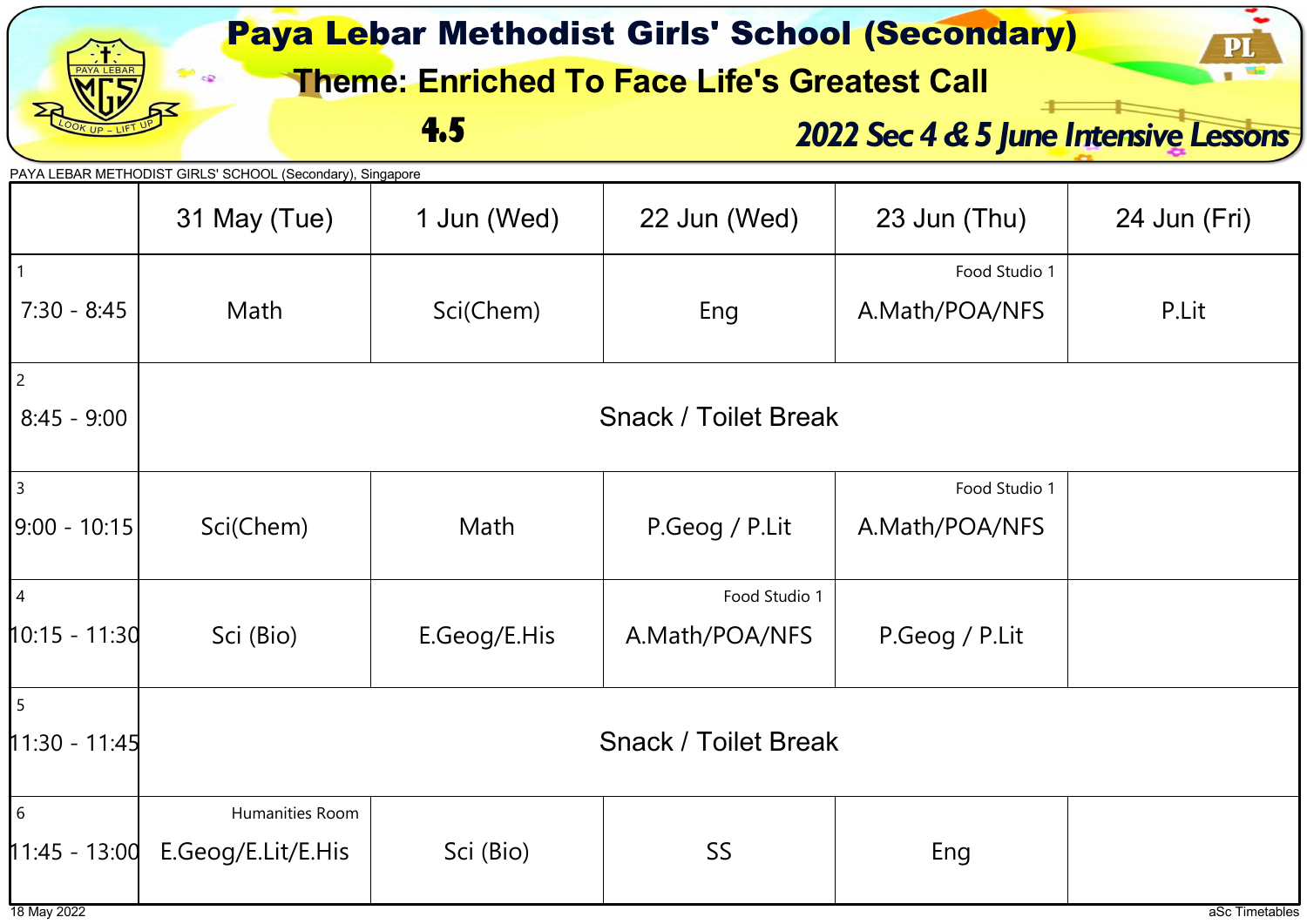|                                     |                                                                           |                                 | <b>Paya Lebar Methodist Girls' School (Secondary)</b><br><b>Theme: Enriched To Face Life's Greatest Call</b> | P                                     |  |
|-------------------------------------|---------------------------------------------------------------------------|---------------------------------|--------------------------------------------------------------------------------------------------------------|---------------------------------------|--|
|                                     | 4.6                                                                       |                                 |                                                                                                              | 2022 Sec 4 & 5 June Intensive Lessons |  |
|                                     | PAYA LEBAR METHODIST GIRLS' SCHOOL (Secondary), Singapore<br>31 May (Tue) | 1 Jun (Wed)                     | 22 Jun (Wed)                                                                                                 | 23 Jun (Thu)                          |  |
| $7:30 - 8:45$                       | Sci (Phy/Bio) EXP                                                         | Humanities Room<br>SS           | Sci(Chem)                                                                                                    | Eng                                   |  |
| $\overline{2}$<br>$8:45 - 9:00$     | <b>Snack / Toilet Break</b>                                               |                                 |                                                                                                              |                                       |  |
| $\vert$ 3<br>9:00 - 10:15           | Food Studio 1<br>A.Math/NFS                                               | F01-01A (20)<br>$Sc(P/B)$ /ScNT | Humanities Room<br>A.Math/POA/NFS/PGeo                                                                       | P.Geo                                 |  |
| $\overline{4}$<br>10:15 - 11:30     | Math                                                                      | Food Studio 1<br>A.Math/NFS     | E.Lit                                                                                                        |                                       |  |
| $\mathsf{I}_5$<br>$11:30 - 11:45$   | <b>Snack / Toilet Break</b>                                               |                                 |                                                                                                              |                                       |  |
| 6<br>$11:45 - 13:00$<br>18 May 2022 | Eng                                                                       | Math                            | Sci(Chem)                                                                                                    | aSc Timetables                        |  |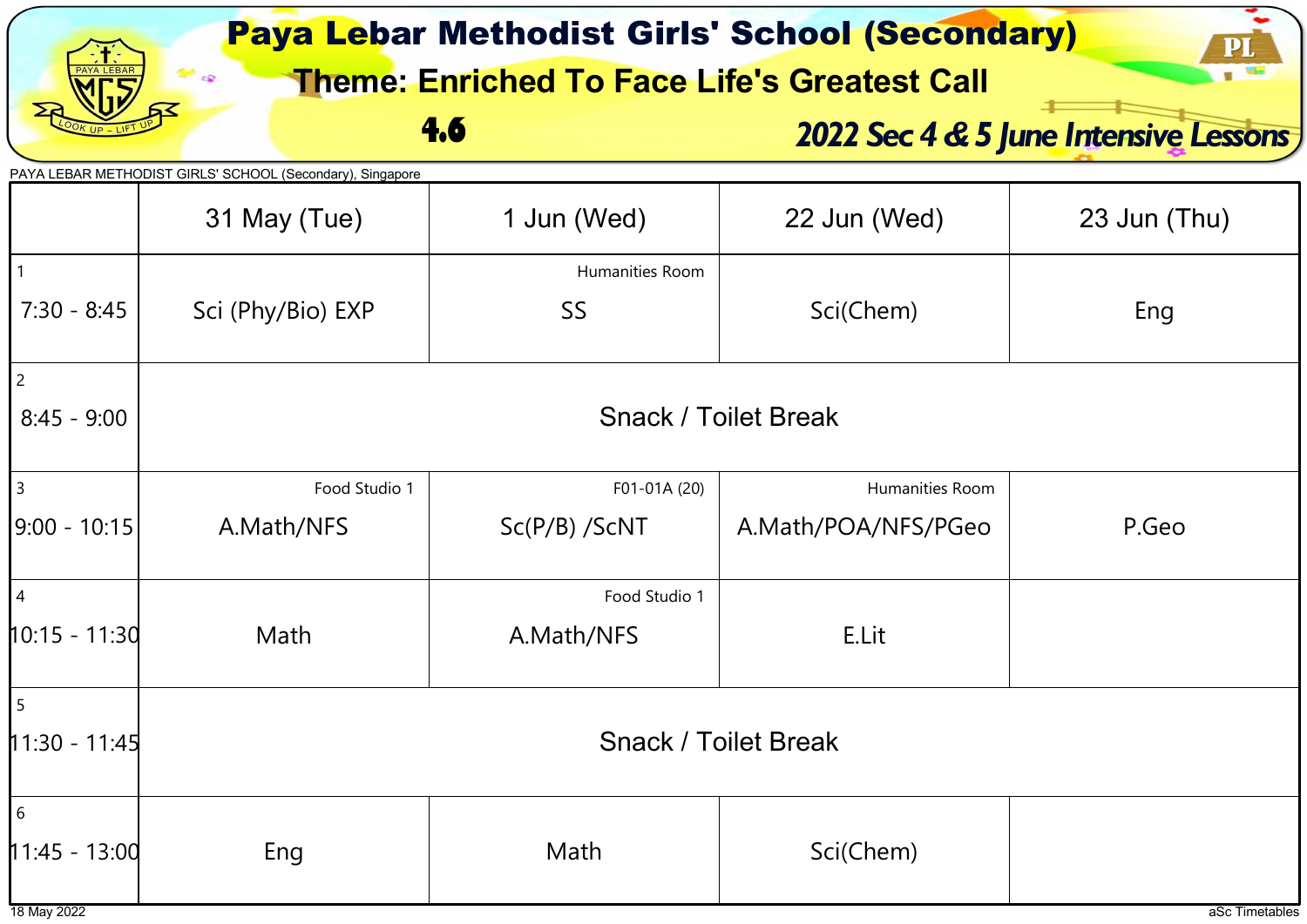|                                          | <b>Paya Lebar Methodist Girls' School (Secondary)</b><br>${\bf P}$<br><b>Theme: Enriched To Face Life's Greatest Call</b> |                              |                                       |  |  |  |
|------------------------------------------|---------------------------------------------------------------------------------------------------------------------------|------------------------------|---------------------------------------|--|--|--|
|                                          | 4.7                                                                                                                       |                              | 2022 Sec 4 & 5 June Intensive Lessons |  |  |  |
|                                          | PAYA LEBAR METHODIST GIRLS' SCHOOL (Secondary), Singapore<br>31 May (Tue)                                                 | 1 Jun (Wed)                  | 22 Jun (Wed)                          |  |  |  |
| $7:30 - 8:45$                            | Eng                                                                                                                       | Humanities Room<br><b>SS</b> | P.Geo                                 |  |  |  |
| $\overline{c}$<br>$8:45 - 9:00$          |                                                                                                                           | <b>Snack / Toilet Break</b>  |                                       |  |  |  |
| $\overline{3}$                           | Food Studio 1                                                                                                             |                              | Humanities Room                       |  |  |  |
| $ 9:00 - 10:15 $                         | A.Math/NFS                                                                                                                | Eng                          | A.Math/POA/NFS/PGeo                   |  |  |  |
|                                          |                                                                                                                           | Food Studio 1                |                                       |  |  |  |
| $10:15 - 11:30$                          | Math                                                                                                                      | A.Math/NFS                   | Sci(Chem)                             |  |  |  |
| $\begin{array}{c} \boxed{5} \end{array}$ |                                                                                                                           |                              |                                       |  |  |  |
| $11:30 - 11:45$                          | <b>Snack / Toilet Break</b>                                                                                               |                              |                                       |  |  |  |
| 6                                        | Humanities Room                                                                                                           |                              |                                       |  |  |  |
| $11:45 - 13:00$                          | E.Geog/E.Lit/E.His                                                                                                        | Math                         | Sci (Phy/Bio)                         |  |  |  |
| 18 May 2022                              |                                                                                                                           |                              | aSc Timetables                        |  |  |  |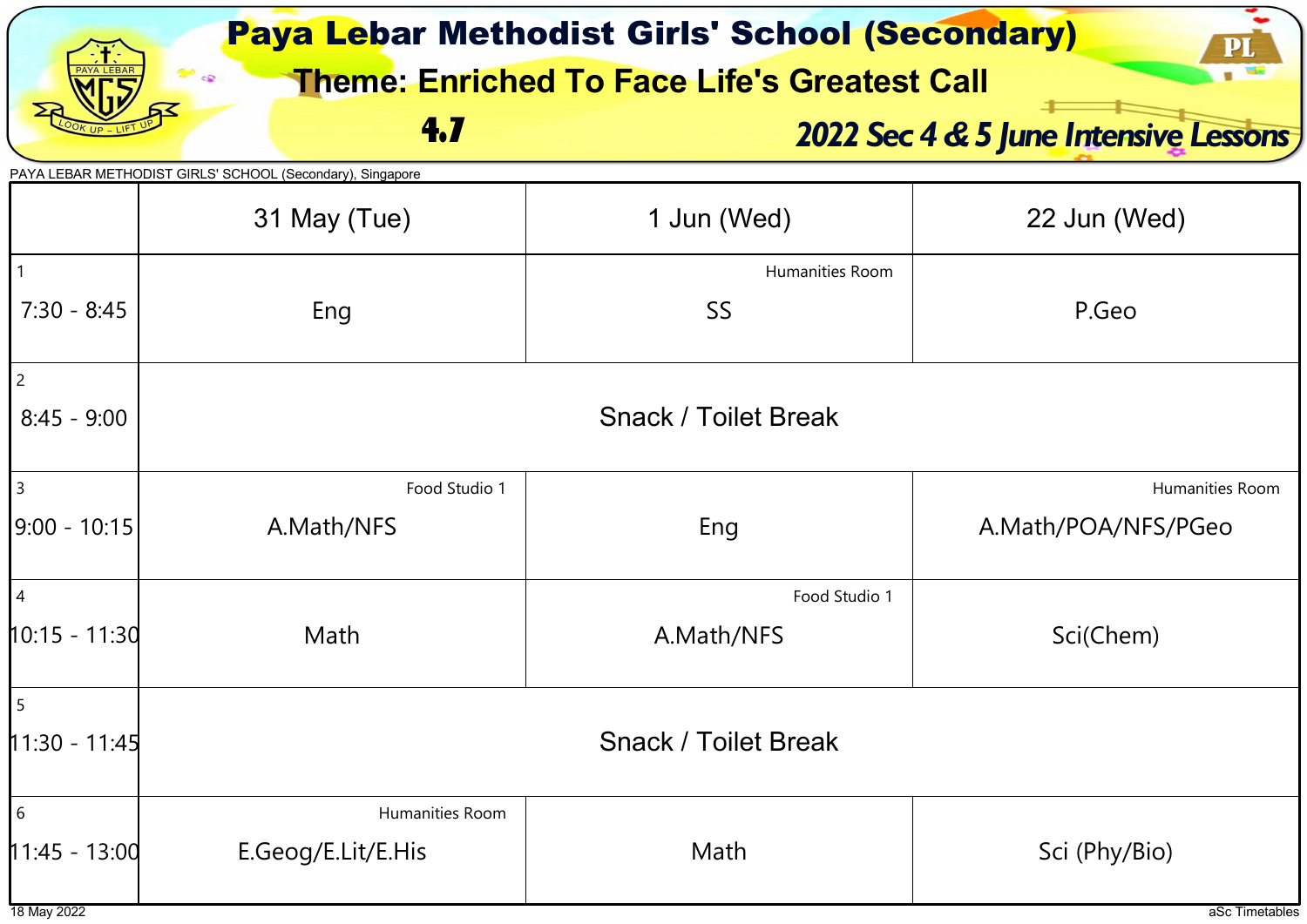| <b>Paya Lebar Methodist Girls' School (Secondary)</b> |                                                           |                                       |  |  |  |  |  |
|-------------------------------------------------------|-----------------------------------------------------------|---------------------------------------|--|--|--|--|--|
|                                                       | <b>Theme: Enriched To Face Life's Greatest Call</b>       |                                       |  |  |  |  |  |
|                                                       | 4.8                                                       | 2022 Sec 4 & 5 June Intensive Lessons |  |  |  |  |  |
|                                                       | PAYA LEBAR METHODIST GIRLS' SCHOOL (Secondary), Singapore |                                       |  |  |  |  |  |
|                                                       | 31 May (Tue)                                              | 1 Jun (Wed)                           |  |  |  |  |  |
|                                                       |                                                           |                                       |  |  |  |  |  |
| $7:30 - 8:45$                                         | Eng                                                       | Eng                                   |  |  |  |  |  |
| $\overline{c}$                                        |                                                           |                                       |  |  |  |  |  |
| $8:45 - 9:00$                                         |                                                           | <b>Snack / Toilet Break</b>           |  |  |  |  |  |
| 3                                                     |                                                           | F01-01A (20)                          |  |  |  |  |  |
| $ 9:00 - 10:15 $                                      | Eng                                                       | $Sc(P/B)$ /ScNT                       |  |  |  |  |  |
|                                                       |                                                           |                                       |  |  |  |  |  |
| $\overline{4}$                                        |                                                           | F02-01                                |  |  |  |  |  |
| $10:15 - 11:30$                                       | Math                                                      | Math                                  |  |  |  |  |  |
| 15                                                    |                                                           |                                       |  |  |  |  |  |
| $11:30 - 11:45$                                       | <b>Snack / Toilet Break</b>                               |                                       |  |  |  |  |  |
| $\sqrt{6}$                                            | F01-01B (20)                                              |                                       |  |  |  |  |  |
| $11:45 - 13:00$                                       | Math                                                      | Math                                  |  |  |  |  |  |
| 18 May 2022                                           |                                                           | aSc Timetables                        |  |  |  |  |  |